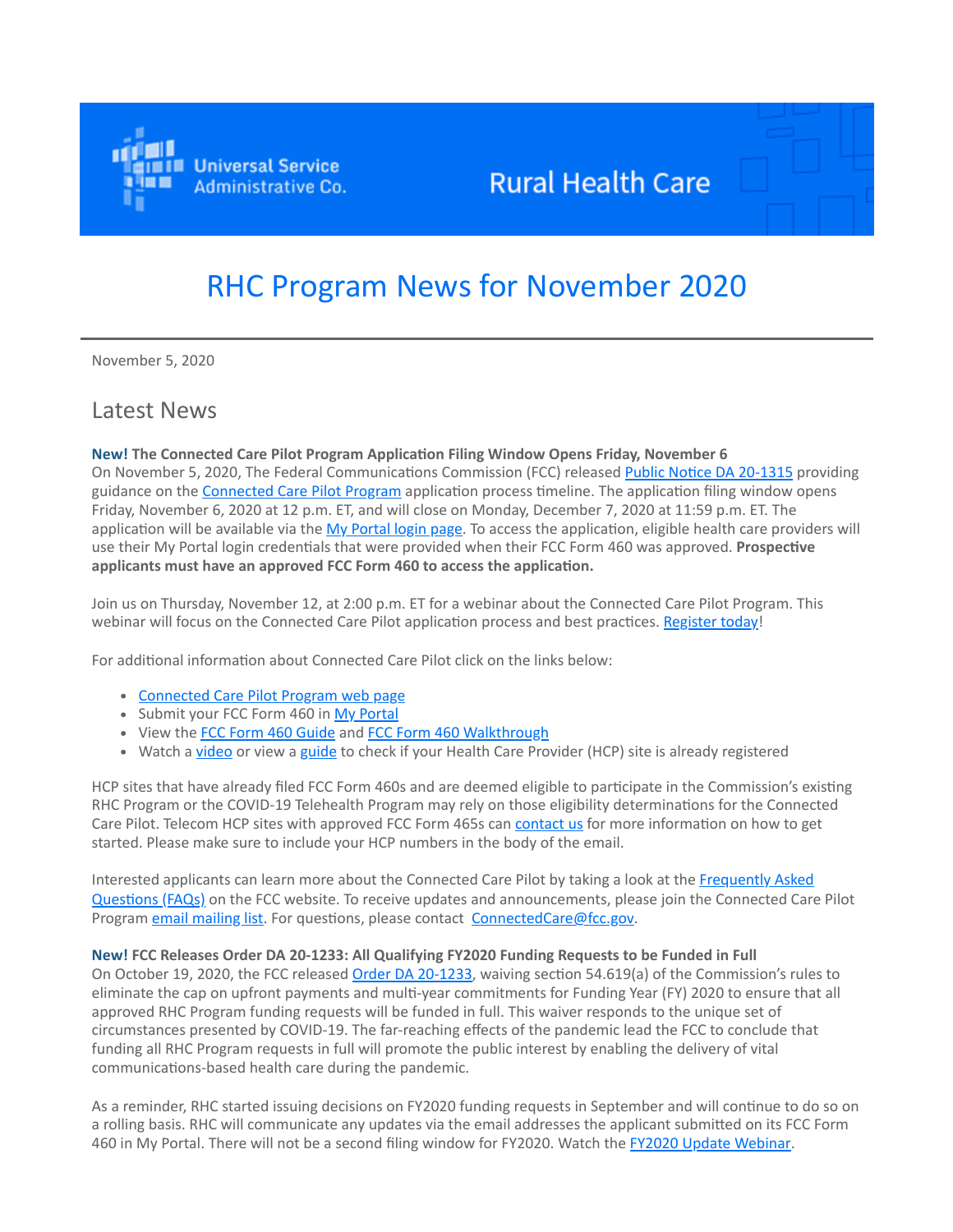#### **New! FY2019 HCF Program Invoicing Deadline Reminder**

Do you know your FY2019 [Healthcare Connect Fund \(HCF\) invoicing deadline](https://click.outreach.usac.org/?qs=7250d014007dc1b7d8f81d136bb8afb72225addb7e31bfd9cf9f34b2e7586f0e76b8f078016a41cecca63113f0ecbb61cb6da5954595b243) and how to submit the FCC Form 463? You can look up your invoicing deadline using the *Invoicing Deadline Lookup Tool* and [register](https://click.outreach.usac.org/?qs=7250d014007dc1b7c0f53e887cebd70bf193a11500f26f27dea3f7ff5db0cf8f6d9beed92b7b0ca9b3e39227cfa37b0a926afe971fb22423) for the FY2019 HCF Program Invoicing Best Practices webinar taking place on Tuesday, November 17, 2020 at 2:00 p.m. ET. This webinar will contain information on best practices for successful form submission as well as a summary of important invoicing-related FCC Orders released this year. Please keep in mind this webinar is for FRNs from FY2019 and years prior.

#### **New! FY2021 Filing Window Opens January 4, 2021 -- Register for Upcoming Training Today!**

The FY2021 filing window will take place from January 4 – April 1, 2021. This means that you must submit your funding requests (FCC Forms 462 or 466) as early as January 4 and no later than 11:59 p.m. ET April 1, 2021, for the initial filing window period. We highly encourage you to submit your application forms as early as possible in the filing window period. Other application forms for FY2020 (FCC Forms 460, 461, or 465) are accepted prior to January 4 to begin the application process. Learn more about [filing window periods.](https://click.outreach.usac.org/?qs=7250d014007dc1b7d72392a36d79ae59eda40e2b30115c7b594adbc2ff48fa2a00fec8217d410f15c2989bf4a92dd13a5d5b41d18dcd4c76)

Join the RHC Program Outreach team in December for the Funding Request Best Practices webinars. These webinars will cover changes to the forms for FY2021 and include a walkthrough of the FCC Form 462 and 466 in My Portal. Register below:

- HCF Program FCC Form 462 Best Practices Tuesday, December 8, 2020 2:00 p.m. ET [Register](https://click.outreach.usac.org/?qs=7250d014007dc1b73ba9d9e1e15fc9042c06395f52b35a508a269cb1b021599c1723f57f20ab6880c806b7518dfd1cac323331ceb7513d7b)
- Telecom Program FCC Form 466 Best Practices Thursday, December 10, 2020 2:00 p.m. ET [Register](https://click.outreach.usac.org/?qs=3d598529ab2c9009fe00133852b70375631ab30cea1ca828c2e2077b219432c6aca3214fb0de1e782ac0dde2156053f14821c1dec95d774e)

#### **New! Update to My Portal Multi-Factor Authentication Email**

As a reminder, My Portal uses multi-factor authentication (MFA) to ensure the security of its users information. MFA helps safeguard access to data and applications, and provides additional security by requiring a second form of user authentication by having users enter a code sent to their email address. Starting the evening of November 4, these emails will now come from [noreply@okta.com](mailto:noreply@okta.com?subject=) instead of [noreply@usac.org](mailto:noreply@usac.org?subject=) . Please make sure your email account is able to receive emails from [noreply@okta.coms](mailto:noreply@okta.com?subject=)o that you can log into My Portal.

#### **New! Enhancements Made to Funding Commitment Open Dataset**

The [Funding Commitment Dataset](https://click.outreach.usac.org/?qs=3d598529ab2c90095701f1f1f052159bd331a1e6edc2f06d62d0a59c915c828507bc003f58566cbb19a03035e754bf99f47d94140539f292) was recently updated to include new fields about Service Level Agreements (SLA) including: packet loss, jitter, reliability, latency, and whether or not there are SLAs for a particular FRN. [Watch](https://click.outreach.usac.org/?qs=3d598529ab2c9009817bab3cef990cccfc568eca266023b43cb369fa57048d31629700d0bfd297451b13be4c8c39865cb5660a6f0e28e27e) a short video on how to visualize data in the Open Data Platform.

#### **Submit Your FY2021 Request for Services Today!**

New for FY2021 and forward, the competitive bidding period begins on July 1 of the prior calendar year. This allows RHC Program applicants more time to complete and submit their [FCC Forms 461](https://click.outreach.usac.org/?qs=3d598529ab2c90091e46fc728853238a0a489746be891cef1a4c91232073da9f9919e58c8bb84b9ffea488cb709bc7c0dd7fd5e20062d54d) and [Forms 465](https://click.outreach.usac.org/?qs=3d598529ab2c90092bd0e3d3c635fd34a4a29bfcdc5e91b9ed8fc4ff995f41ad78e54eeaee391e96b71943561371e422f90aa4b88e321f11) for the purposes of competitive bidding. Learn about the changes to the FY2021 competitive bidding process and corresponding My Portal updates by watching the recent [Request for Services Webinars.](https://click.outreach.usac.org/?qs=13bc6278d94f4707cb9fb667a5eb80716e3d6b561d5514b2dc2ec2a76a62361e2c7ef47582bc72ad6c0140f5d1f750f26f4af5f5b6036556) Please keep in mind that it's a best practice to submit these forms as early as possible in preparation for the upcoming filing window.

#### **Supply Chain Order Reminder**

As you proceed with FY2021 competitive bidding, please keep in mind the [FCC's Supply Chain Order](https://click.outreach.usac.org/?qs=13bc6278d94f470758f556514d04af6397cd7feba3fb943a7cf0945b85c35800a780af1046001d9ba5d8a8a324fd537ba46c7293ad495165) which became effective on January 3, 2020. The Order prohibits Universal Service support from being used to purchase, obtain, maintain, improve, modify, or otherwise support any equipment or services produced or provided by companies that pose a national security threat to the integrity of communications networks or the communications supply chain. Huawei Technologies Company and ZTE Corporation are the two companies that have been officially designated as such threats by the FCC.

## Important Reminders

#### **Tip: Rurality Tier Search Tool**

When using the [Rurality Tier Search Tool,](https://click.outreach.usac.org/?qs=13bc6278d94f4707f5318b2a510517386480409db10ece46f9644dbf50a6dd5ef3fc07d185618a6091e7a823c73d581c4367fbf2a8b84ad9) it is important to put in your site's exact address for best results. If the site's exact address does not yield results, you may also use the latitude and longitude coordinates for your site. To find your site's latitude and longitude coordinates:

- 1. Go to **Google Maps**
- 2. Type in your site's address
- 3. Right click on the marker pin pointing to your site on the map and select "What's Here?"
- 4. The coordinates (a pair of numbers, each with a decimal point) will appear on the screen